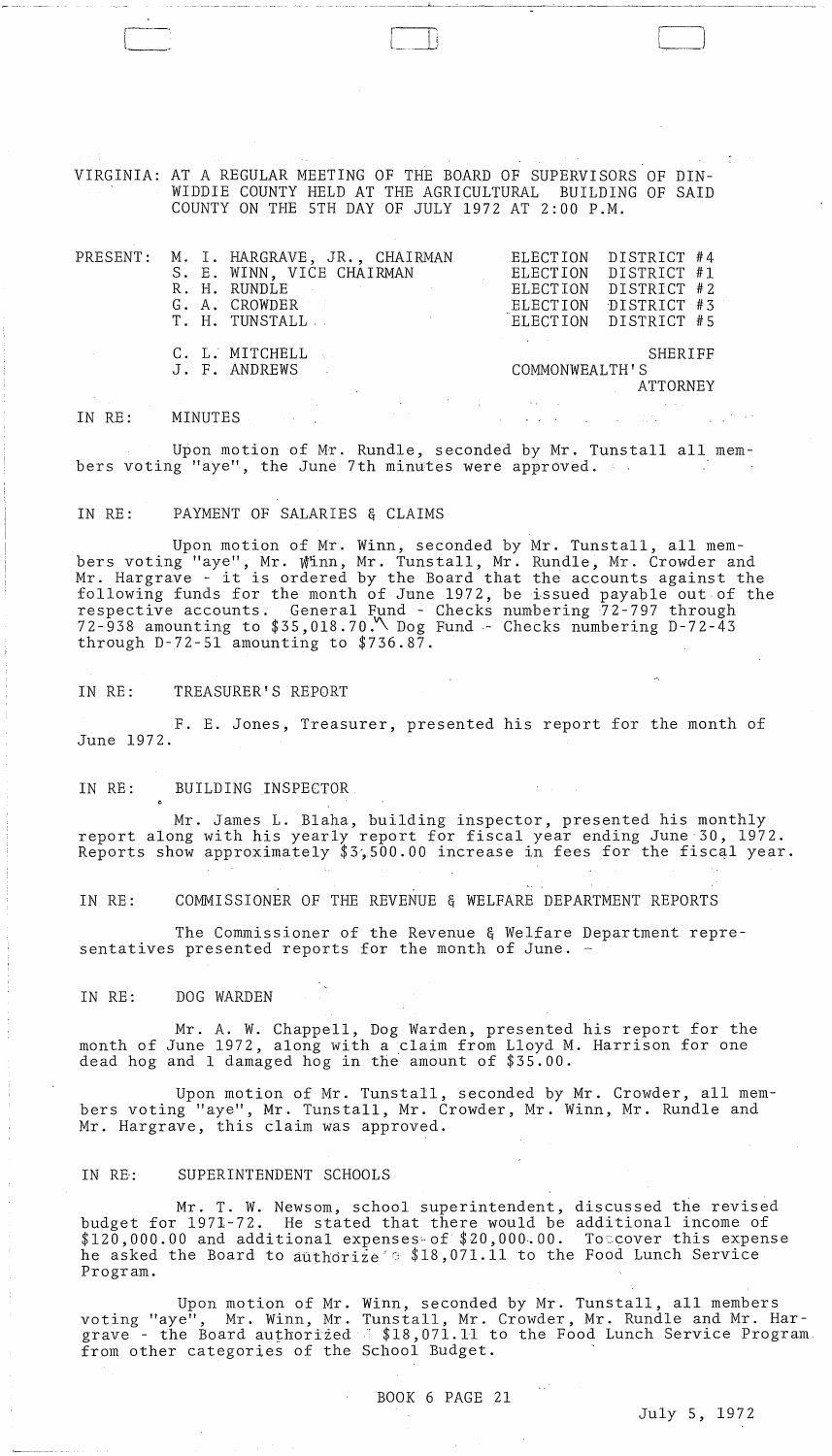### IN RE: NECESSARY STEPS TAKEN TO COLLECT \$10,766.85 DEBT RETIREMENT

Mr. Newsom told the Board the City of Petersburg did not and would not pay the debt retirement portion of the bill for educating its would not pay the dept retriement portion of the birl for educating its children. He asked if the Board wished to pursue the collection of this portion of the bill amounting to \$10,766.85. The Chairman, in the absence of a motion not to pursue, instructed Mr. Newsom to take the necessary steps to collect the \$10,766.85.

# IN RE: RADIO SHERIFF<sup>\*</sup>S DEPARTMENT - APPROVED

Mr. C. L. Mitchell, Sheriff, informed the Board that he had hired the additional deputy that the Board of Supervisors and the Compensation Board had approved for 1972-73. Because this was an additional deputy, he did not have a car or radio. He proposed to use an old car that was taken out of service when the new cars were purchased, but he needed a new radio.

Upon motion of Mr. Rundle, seconded by Mr. Winn, all members voting "aye", Mr. Rundle, Mr. Winn, Mr. Tunstall, Mr. Crowder and Mr. Hargrave - the Board approved the purchase of a police radio for the old car. The County Administrator informed the Board that he had discussed with the Compensation Board the placing of this old vehicle back into service. Mr. John Rasnick, Executive Secretary, stated that they would pay the expenses of the car, but would not participate in the depreciation of the vehicle nor any major repairs.

# IN RE: BIRCH ACRES SUBDIVISION PLAT - MALCOLM H. SQUIRES - APPROVED

The Birch Acres subdivision plat owned by Malcolm Squires was presented to the Board for its approval by the County Administrator. The plat had been signed by the State Highway Department's representative, Mr. R. V. Lancaster and Dr. J. G. McNiel, of the State Health Department.

. Upon motion of Mr. Rundle, seconded by Mr. Winn, all members voting "aye", the Chairman of the Board was authorized to sign the subdivision plat.

#### IN RE: P-72-9 REZONING REQUEST GILBERT C. MARTIN - APPROVED

This being the time and place as advertised in the Progress-Index June 21st and 28th to hold a public hearing to consider the rezoning request of Mr. Gilbert C. Martin, 117 Roanoke Avenue, Colonial Heights, to have land parcels #20,2l,22-B,22'-C and 24 as shown on Section 21 of the Zoning Map, located at the West Corner, of State Route 603 and 226, rezoned from Residential R-1 to Business B-2 for a depth of 500 feet along Route 226,the remainder of the property requested to be rezoned from Residential R-l to Residential R-2.

Mr. Martin appeared in his behalf and stated he wished to rezone his property for the following reasons:

1. That Dinwiddie County was in need of housing.

2. That not all people could afford single family dwellings and therefore apartments were needed.

3. That a small business area was needed to serve the people living in this proposed development and other people in the area.

4. That this project would not be a reality without public water and sewer, that he thought that by granting this rezoning request he could guarantee to the Water Authority additional connections.

5. That neither the Residential R-2 nor the Business B-1 Classification would down grade any surrounding property, but, rather increase its value. Mr. Martin changed his request from a Business B-2 Classification to a B-1 Classification at the beginning of his comments.

The following people spoke in favor of Mr. Martin's request.

Mrs. Dorothy Stewart, Mr. J. A. Springfield, Mr. Gilbert Wood, Mrs. John Howard, Mrs. Sam Newbill, Mr. Sam Newbill, Mr. & Mrs. C. F. Davis, Mr. Neal Barnes, Mr. Roy Coleman, Mr. & Mrs. Howard Brandon, Mr. Thomas L. Gholson, Mr. Walter Witt.

 $\rightarrow$ 

<sup>I</sup>'-. 'J L. **\_\_**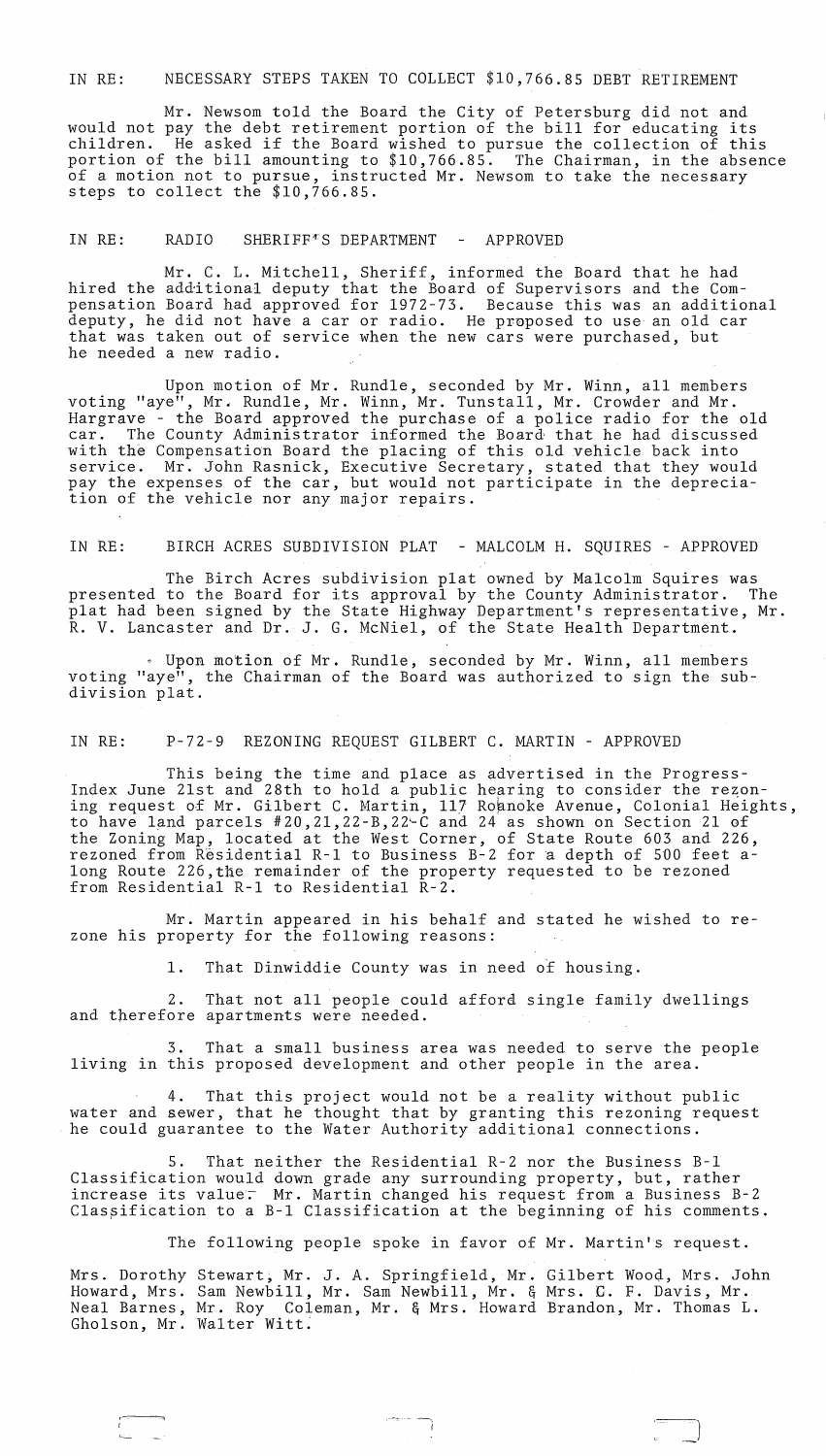# The following people spoke in opposition:

Mr $\varepsilon$ . Ralph Williams, Mrs. Nancy States, Mrs. Louise Hamner, Mr. John Anderson, Mrs. Virginia Doyle, Mr. Carl Stewart, Mr. Gordon Simmons, Mr. Wade Lamm, Mr. William Mustard, Mr. James lng, Mr. James. Hanson, Mrs. Mildred Allen, Mr. Charles W. Jones, Mr. Richard Allen, Mr. Ronnie Simmons, Mrs. Gloria Lewis, Mrs. Williamson, Mr. Mike Ponder, Mrs. Anne G. Scarborough, Mrs. Mildred Anderson, Mr. George Robertson, Mrs. Harvey T. Baxter, Mr. Francis Myers, who presented a petition bearing 240 names, Mr. Robert Bowman, Mrs. Dorothy Stewart who changed her position from for to against, Mrs. Shirley lng, Mr. C. E. Goolsby and Mrs. Mary Canada. an an

- ------.- --~ \_\_ .\_. \_\_ ~ .• \_. \_\_\_\_ ~\_. \_\_\_\_\_ .\_~\_'L\_.. \_\_\_\_\_ ~~ \_\_\_\_\_ \_

'--' [ II] [--~

The following reasons were given for opposition:

1. That they did not wish to have additional businesses ln this area and close to their property. That businesses were close enough for rendering adequate service.

2. That it would create an additional volume of traffic which would make the roads even more congested than they are at present, especially the part containing the businesses.

3. The apartments, if located in this area, would not be in keeping with the surrounding Residential $R-I$  area and increase the crime rate.

4. The business area and the Residential R-2 area would reduce land values.

5. A lot of people speaking in opposition said they would not have moved into the area if they had known this was going to happen.

Upon motion of Mr. Winn, seconded by Mr. Tunstall, be it ordained by the Board of Supervisors of Dinwiddie County, Virginia, that the zoning map of said county, adopted as a part o'f the Zoning Ordinance in the Dinwiddie County Code on April 1, 1970, be amended.in that the classification of the Tract composed of Parcels #20,21,22-B,22-C and 24, as shown on Section 21 of said Zoning Map, be, and the same hereby is, changed from Residential R-l to Business B-1 for a depth of 500 feet along State Route #226, and from Residential R-l to Residential R-2 for the remainder of said Tract.

The vote for approval was as follows: Mr. Winn, Mr. Tunstall, and Mr. Hargrave "aye", Mr. Rundle and Mr. Crowder "nay".

IN RE: DINWIDDIE VOLUNTEER FIRE DEPARTMENT BIDS PRESENTED

Mr. Billy Hodges, President, and Mr'. R. L. Mengel, Chief, Dinwiddie Fire Department, presented to the Board 2 ·bids on building a fire house. Mr. Robert Ragsdale - \$48,000.00 and Mr. John Plank \$34,475.00.

After much discussion, the Board was in agreement that Mr. Hodges and Mr. Mengel should go to the low bidder and discuss ways to cut the cost by \$6,000.00 to \$8,000.00, and to report back to the County Administrator .'

IN RE: REPAIRS TO JEEP

Mr. Hodges reported to the Board that the jeep purchased for them by the County Administrator needed a complete engine overhaul.

Upon motion of Mr. Winn, seconded by Mr. Crowder, all members voting "aye", Mr. Winn, Mr. Crowder,.Mr. Rundle, Mr. Tunstall, Mr. Hargrave, the Board appropriated \$325.00 to the Dinwiddie Fire Department for repairing this vehicle.

# BOOK 5 PAGE 22

 $\sim$   $\sim$ 

ing an sila.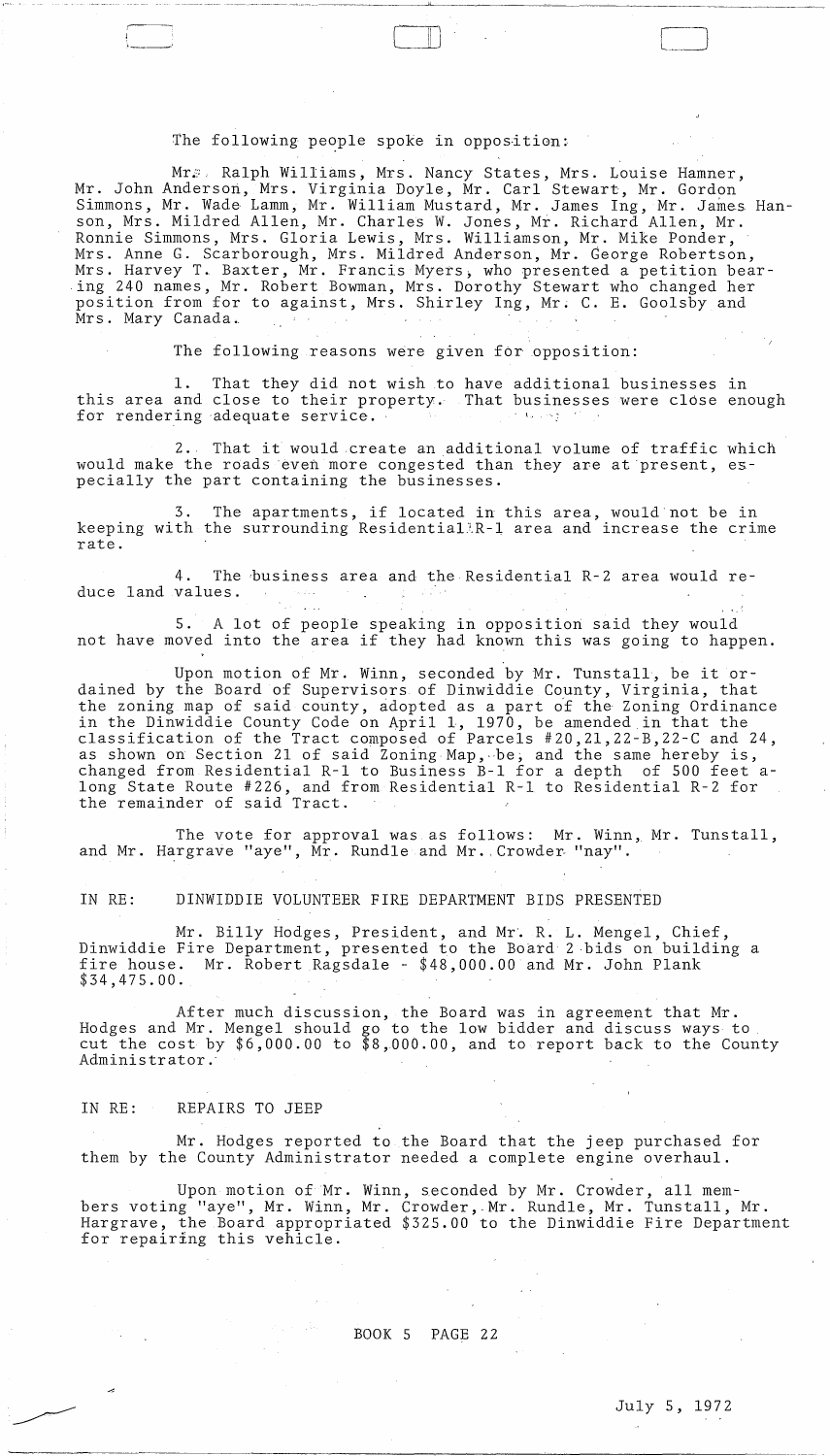### IN RE: CIVIL WAR MONUMENT LOCATION APPROVED

Mr. W. E. Bolte, president, Dinwiddie Confederate Monument Association, requested approval to place a monument on the courthouse grounds. This monument would bear dates of the battles of Dinwiddie County on one side and a list of battles and dates of the Civil War fought in Dinwiddie County in 1864 and 1865. Mr. Bolte stated the desired location was at a point of interesction of a line between the flag pole and Route 1402, and a line between the front door of the County Clerk's Office and U. S. #1.

Upon motion of Mr. Winn, seconded by Mr. Tunstall, all members voting "aye", the location as requested by Mr. Bolte was approved.

# IN RE: ERNEST CERNY

Mr. E. L. Cerny .related to the Board his recent experience with Mr. Kenton T. Chestnut, local sanitarian. He had called Mr. Chestnut to his property to gain permission to place a drainfield there, but was turned down. Mr. Cerny felt that Mr. Chestnut had not treated him fairly and could not give a valid reason as to why he was not granted a septic tank permit. In addition, Mr. Cerny stated that he did not believe the taxes should remain the same since the property would not support a drainfield and therefore was of no value for building. The Chairport a distinction and therefore was of no value for building. The endfi-<br>man asked Mr. Cerny if he would like an appointment with Dr. J. G. McNiel. Mr. Cerny responded in the affirmative. Mr. Hargrave instructed the County Administrator to arrange such an appointment. In addition, Mr. Hargrave stated this year the land in the County was being reassessed and that the County Administrator would advise the Commissioner of the Revenue of the status of this parcel of land for consideration by the assessor.

# IN RE: SOLID WASTE MANAGEMENT PLAN FOR DINWIDDIE COUNTY

The County Administrator presented to the Board his solid waste management plan for approval. The County Administrator told the Board that their approval was needed prior to the plan being submitted to the State Health Department for their review and approval. In addition, an application is to be made to the Farmer's Home Administration for financial help.

Upon motion of Mr. Winn, seconded by Mr. Rundle, all members voting "aye", Mr. Winn, Mr. Rundle, Mr. Tunstall, Mr. Crowder and Mr. Hargrave, the Board approved the solid waste management plan as presented and instructed the County Administrator to make application for financial help to the Farmer's Home Administration and to proceed with the implementation of this plan.

### IN RE: VIRGINIA ASSOCIATION OF COUNTIES - INCREASE IN ANNUAL MEMBERSHIP DUES

All Board Members had received a letter from Mr. Eugene L. Campbell, president, VirginiaAssociation of Counties- explaining the financial condition of the association. He asked that the annual membership dues be increased from 3, cents to 4 cents per capita. The Board was in agreement that the association was very beneficial to the County and wished to continue its support.

Upon motion of Mr. Tunstall, seconded by Mr. Winn, all members voting "aye", the annual membership dues for the Virginia Association of Counties was increased from 3 cents to 4 cents per capita.

# IN RE: TIME LIMITATION REZONING APPLICATION

, where  $\frac{1}{2}$ 

The Board of Supervisors received a recommendation from the Planning Commission to take the necessary action to require that 6 months elapse from the time of the Board of Supervisors action before the same rezoning application may be re-submitted.

Upon motion of Mr. Rundle, seconded by Mr. Winn, all members voting "aye", the Commonwealth's Attorney was instructed to prepare the necessary ordinance to implement the above request and be given to the Planning Commissionfor a public hearing .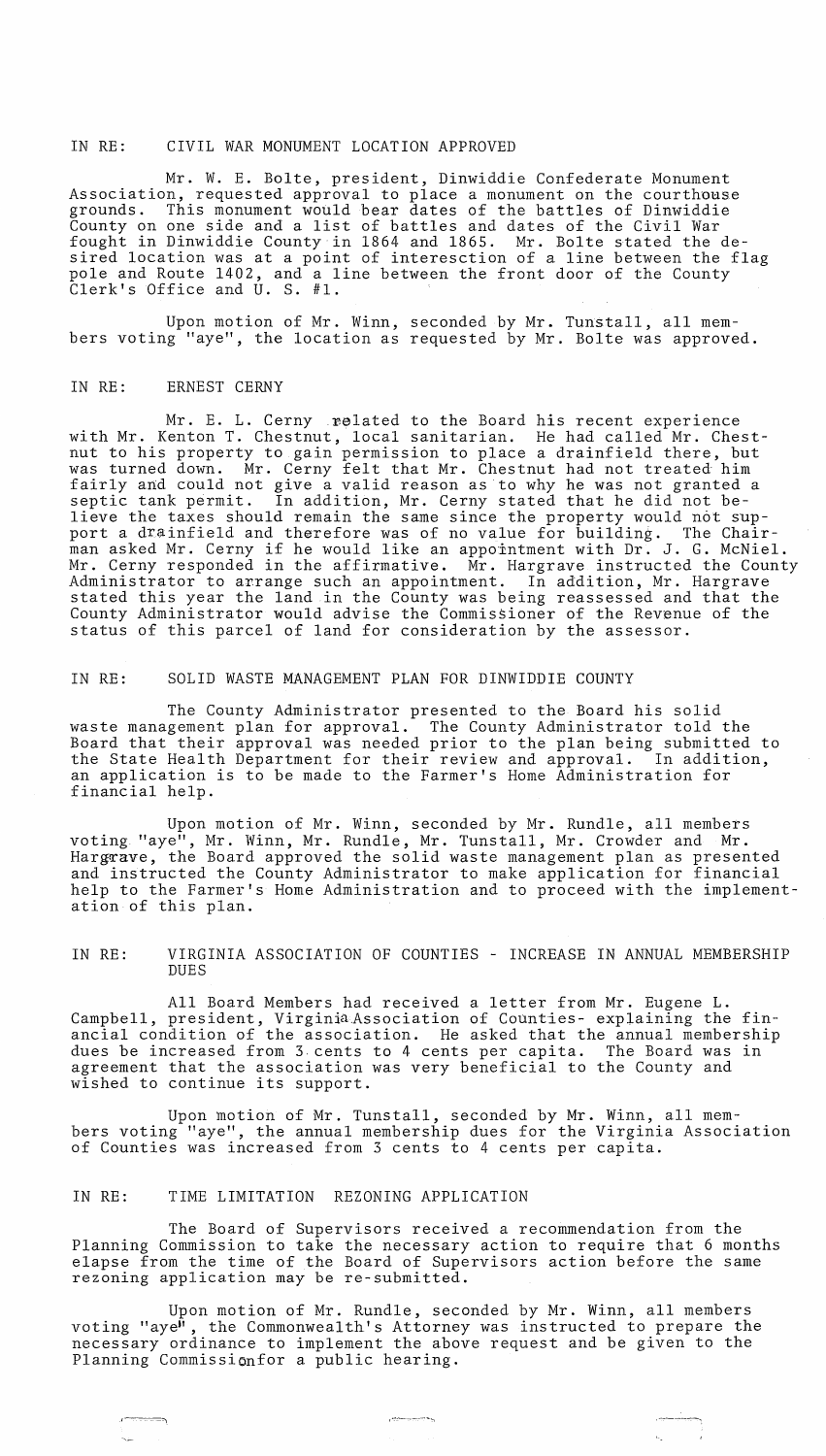IN RE: CIVIL DEFENSE DIRECTOR APPOINTED - M. I. HARGRAVE, JR.

Upon motion of Mr. Rundle, seconded by Mr. Winn, Mr. Rundle, Mr. Winn, Mr. Crowder, Mr. Tunstall voting "aye", Mr. Hargrave abstained, Mr. Hargrave was appointed to the office of Civil Defense Director.

IN RE: JOHN A. SPRINGFIELD - WESTLAND DRIVE

 $\Box$ 

Mr. J. A. Springfield requested help in having his road, Westland Drive taken into the State Highway System. Mr. Hargrave informed Mr. Springfield to get the necessary papers £illed out and to give them to the County Administrator so they may be properly processed for the roadviewers to look at this road in April 1973.

WATER AUTHORITY RESOLUTION IN RET

Upon motion of Mr. Tunstall, seconded by Mr. Rundle, all members voting "aye", the following resolution was adopted.

WHEREAS, the Board of Supervisors has paid in full for the installation of water lines, sewer lines and a water tank for fire protection at the McKenney Industrial Park and,

WHEREAS, as the Board of Supervisors is aware that the connection fee of \$2,000.00 and monthly service charge of \$130.00to be paid by Keller Industries might not be sufficient to cover maintenance cost on the above installation,

NOW THEREFORE BE IT RESOLVED, the Board of Supervisors assumes and will pay, after due action, by loan or otherwise, all cost of maintenance on the above installation beyond the amount of connection fee and service charge theretofore paid to the' Water Authority.

IN RE: RESOLUTION OPPOSING THE PROPOSED PLAN OF THE RICHMOND-PETERSBURG TURNPIKE AUTHORITY TO PERPETUATE TOLL FACILITIES BY THE CONSTRUCTION OF ADDITIONAL HIGHWAY LANES OR A PARALLEL ROAD

WHEREAS, it has been brought to the attention of the Board of Supervisors of Dinwiddie County that the Richmond-Petersburg Turnpike Authority has under consideration two plans to alleviate traffic congestion on the Richmond-Petersburg Turnpike, to-wit: to constrvct, operate, and maintain additional highway lanes, or to construct, operate and maintain a parallel road; and,

WHEREAS, the Board of Supervisors of Dinwiddie County is of the opinion that the existence of the Authority should end as originally planned and that any future 'construction or planning to alleviate traffic congestion or to facilitate the flow of traffic should be done by the Virginia State Highway department utilizing federal and state allocations.

NOW, THEREFORE,

BE IT RESOLVED by the Board of Supervisors of Dinwiddie County, Virginia, that:

(1) The Board of Supervisors of Dinwiddie County, Virginia, is categorically opposed to the tentative plans of the Richmond-Petersburg Turnpike Authority to construct either additional highway lanes or a parallel road, and to any plan that would have the ffect of giving the Authority existence beyond the year 1975;

(2) The County Administrator is hereby directed to forward a copy of this Resolution to each of Dinwiddie County's representatives in the General Assembly, to the Commissioner of the State Highway Department, and to the Richmond-Petersburg Turnpike Authority;

(3) This resolution shall be in full force and effect upon ,its adoption.

Upon motion of Mr. Rundle, seconded by Mr. Winn, all five members voting "aye", the above resolution was adopted.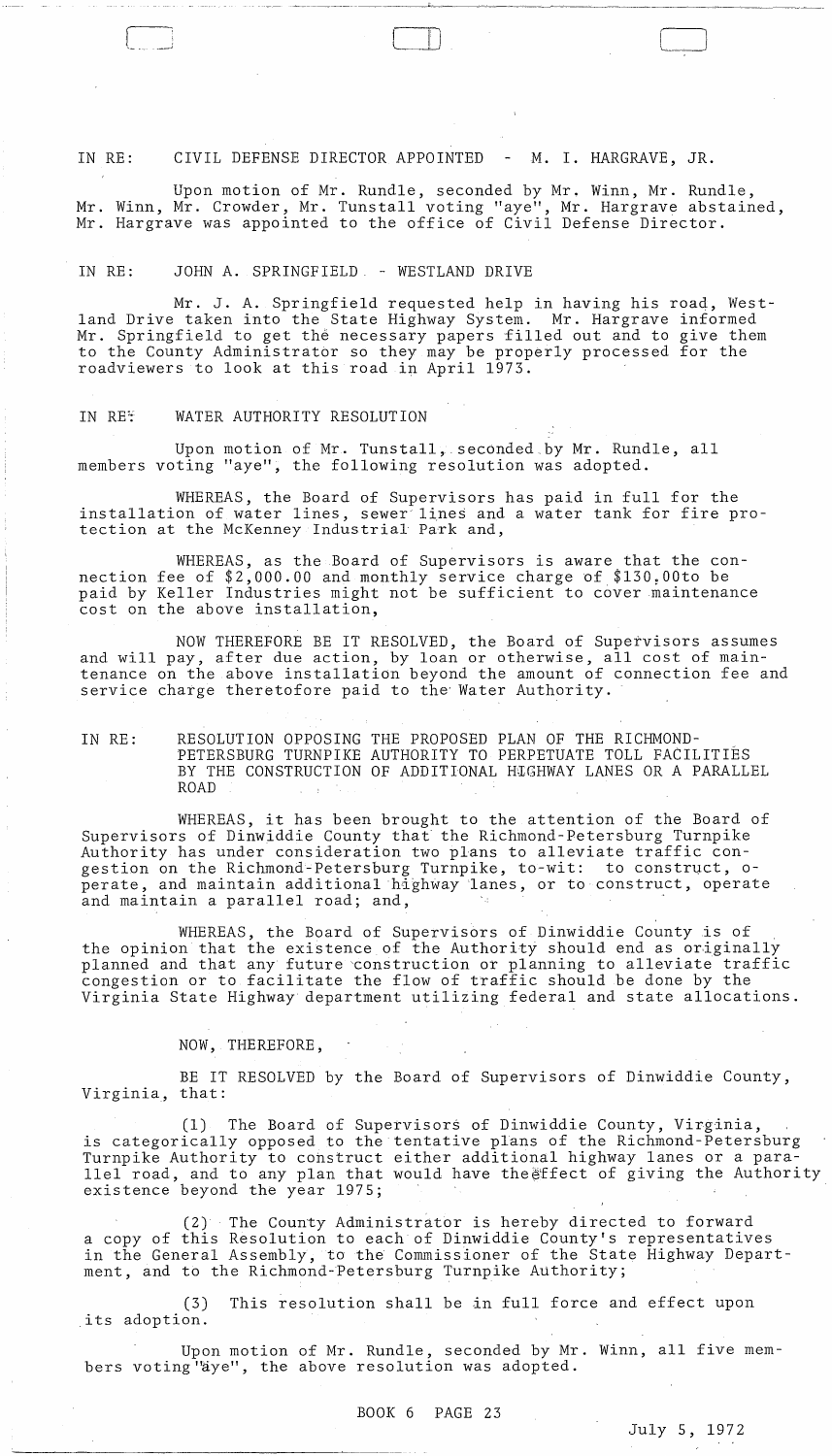IN RE: CRATER PLANNING DISTRICT COMMISSION COMMITTEES - APPROVED

COMMISSION MEMBERS

Milton I. Hargrave, Jr. W. C. Knott Richard H. Rundle

EXECUTIVE COMMITTEE

W. C. Knott·

JUSTICE & CRIME PREVENTION COUNCIL

Milton I. Hargrave, Jr. Charles L. Mitchell T. W. Newsom

HEALTH PLANNING COUNCIL

Dave Mendahall

COMPREHENSIVE PLANNING COMMITTEE

Robert Ritchie

HOUSING STUDY COMMITTEE

Neal Barnes

TRANSPORTATION.:-; POLICY COMMITTEE

W. C. Knott

TECHNICAL COMMITTEE

J. L. Blaha

OPEN SPACE & RECREATION

W. M. Leonard

WATER & SEWER

Robert Ritchie

LEGISLATIVE COMMITTEE

James F. Andrews

SENIOR CITIZENS COMMITTEE

 $\label{eq:2} \mathcal{L} = \mathcal{L} \left( \mathcal{L} \right) \left( \mathcal{L} \right) \left( \mathcal{L} \right) \left( \mathcal{L} \right)$ 

A. Mitchell Smith

Upon motion of Mr. Rundle, seconded by Mr. Tunstall, the above committees were appointed for the Crater Planning District Commission.

# IN RE: PURCHASE - PICKUP TRUCK

 $\mathcal{L}(\mathbf{q})$  and  $\mathcal{L}(\mathbf{q})$  are the set of the set of the set of  $\mathcal{L}(\mathbf{q})$  . In the set of  $\mathcal{L}(\mathbf{q})$ 

 $\begin{pmatrix} 1 & 1 \\ 1 & 1 \end{pmatrix}$ 

Upon motion of Mr. Winn, seconded by Mr. Crowder, the County Administrator was authorized to purchase a pickup truck, for the County, the cost not to exceed \$1,200.00. Mr. Hargrave, Mr. Winn, Mr. Crowder, Mr. Tunstall voting "aye", Mr. Rundle "nay".

 $\mathcal{O}(\mathcal{O}_\mathcal{O})$  . The contract of the contract of the contract of the contract of  $\mathcal{O}(\mathcal{O}_\mathcal{O})$ 

 $\label{eq:2.1} \frac{1}{\sqrt{2}}\int_{\mathbb{R}^3}\frac{1}{\sqrt{2}}\left(\frac{1}{\sqrt{2}}\right)^2\frac{1}{\sqrt{2}}\left(\frac{1}{\sqrt{2}}\right)^2\frac{1}{\sqrt{2}}\left(\frac{1}{\sqrt{2}}\right)^2\frac{1}{\sqrt{2}}\left(\frac{1}{\sqrt{2}}\right)^2.$ 

 $\overline{\left(\begin{array}{ccc} 0 & 0 & \cdots \\ 0 & 0 & \cdots \end{array}\right)}$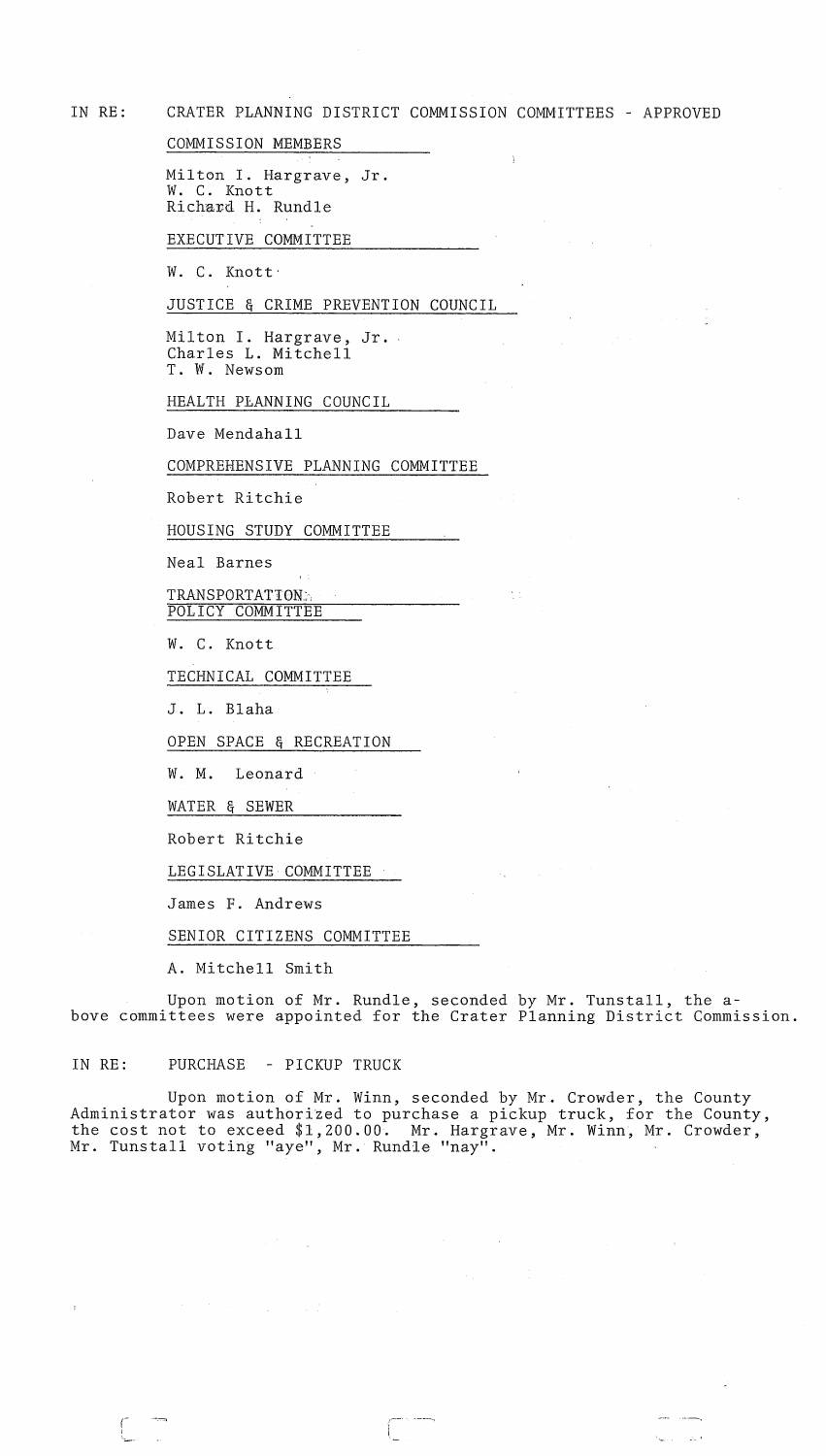# IN RE: CHARLES CROWDER

Mr. Rundle asked if any member of the Board or the County Administrator knew why Mr. Crowder did not show for the meeting as he had requested a spot on the agenda. No one knew why.

 $\mathcal{L}$ 

#### IN RE: HIGHWAY

 $\lfloor ~\rfloor$ 

The Chairman asked the County Administrator to contact Mr. Lancaster and ask that he report at the next meeting on the status af the resolution on speed limits passed at the June 7th meeting.

### IN RE: RETENTION OF. BOND COUNSEL

Having agreed previously to financing a portion of the new elementary school located:5.miles North on U. . S. #1 through the Virginia Public School Authority, the Board took the necessary action to comply with the requirements of the Virginia Public School Authority.

Upon motion of Mr. Rundle, seconded by Mr. Winn, the following resolution was adopted, Mr. Rundle, Mr. Winn, Mr. Tunstall, Mr. Crowder, and Mr. Hargrave voting "aye".

WHEREAS, the Board of Supervisors of Dinwiddie County desires to retain the firm of Hunton, Williams, Gay & Gibson, Richmond, Virginia, as its bond counsel in connection with the issuance and sale of \$700,000 School Bonds on July 18, 1972.

WHEREAS, the Board of Supervisors has received a disclosure by "Hunton, Williams, Gay & Gibson, Richmond, Virginia pursuant to Virginia Code Section 2.1-349 (a) (2) and (b) (5), being part of the Virginia Conflict of Interests Act, of certain members and associates of such firm, and spouses of members or associates, who serve governmental agencies other than the County;

BE IT RESOLVED BY THE BOARD OF SUPERVISORS OF DINWIDDIE COUNTY VIRGINIA:

1. Hunton, Williams, Gay & Gibson, Richmond, Virginia, shall be retained as bond counsel in connection with the issuance and sale of \$700,000 School Bonds on July 18, 1972.

2. The agreement to retain Hunton, Williams, Gay & Gibson as bond counsel is a contract for legal services which, in the judgment as some sounder is a concruct for regar sorrices which, in the judgment of the Board of Supervisors, in the public interest should not be acquired through competitive bidding.

IN RE: AUTHORIZING SALE OF \$700,000 SCHOOL BONDS

Upon motion of Mr. Rundle, seconded by Mr. Winn, all members voting "aye", Mr. Rundle, Mr. Winn, Mr. Crowder, Mr. Tunstall and Mr. Hargrave, the following resolution was adopted:

**1.** It is hereby determined to. be necessary and expedient for Dinwiddie County to finance certain capital projects for school purposes by contracting a debt in the amount of Seven Hundred Thousand Dollars (\$700,000), issuing its school bonds therefor and selling the same to the Virginia Public School Authority, a state agency prescribed by the General Assembly pursuant to Article VII, Section 10 (b) of the Constitution of Virginia.

2. It is hereby determined to be in the best interests of Dinwiddie County to accept the offer of the Virginia Public School Authority to purchase the bonds at a yield basis not to exceed .10% greater than the Authority must pay on the bonds which it will sell to provide the necessary funds to purchase the County's bonds; provided that the affer of the Virginia Public School Authority shall not be finally accepted and the bonds shall not be awarded until the Board of Supervisors shall have approved the rate or rates of interest, as finally determined, which the bonds are to bear.

# BOOK 6, PAGE 24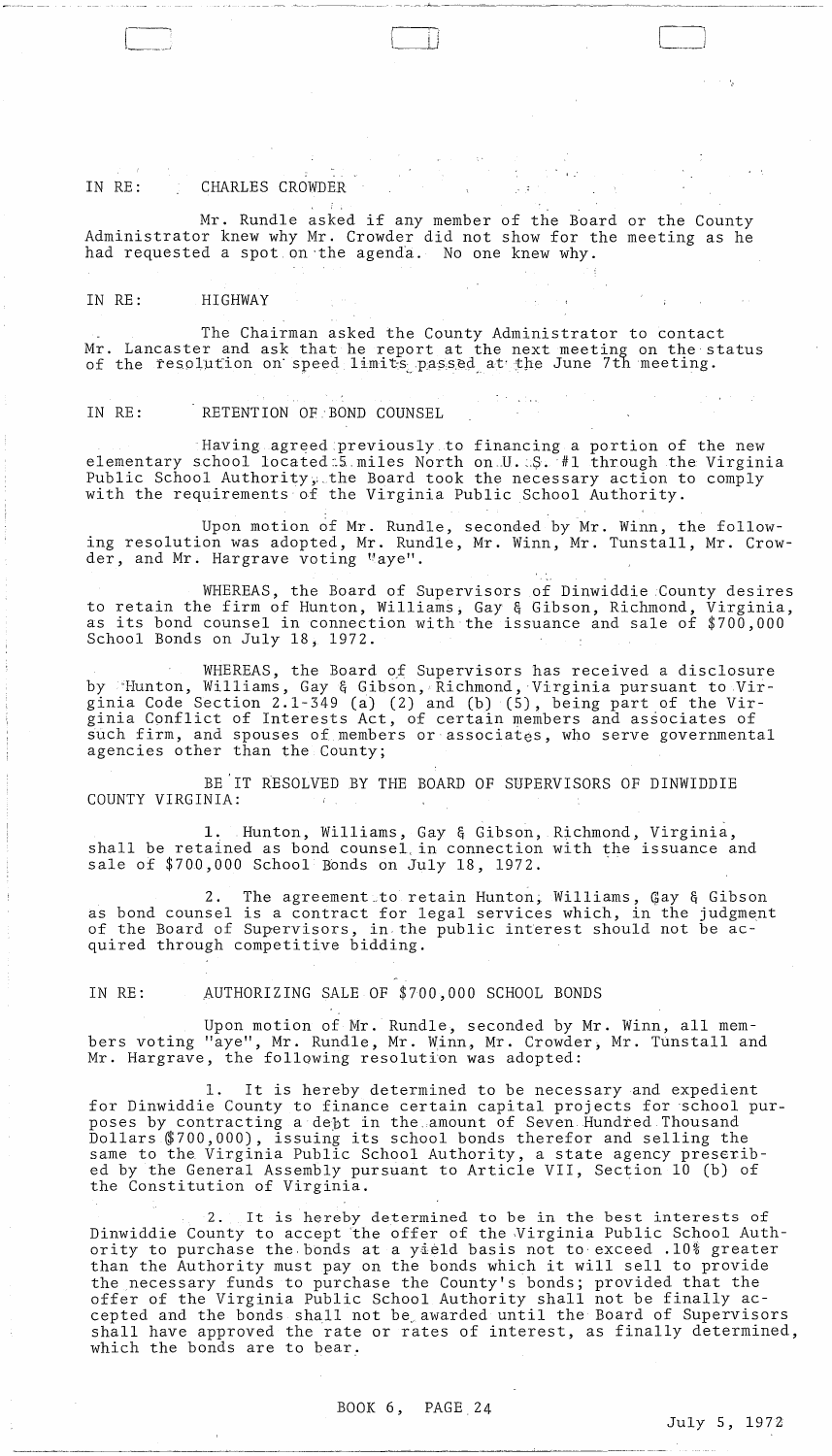3. The bonds shall be dated June 1, 1972, shall be designated "School Bonds, Series of 1972", and shall mature in numerical order in installments of \$35,000 on December 1 in each of the years 1973 to 1992, inclusive, without option of prior redemption.

4. At the request of the Virginia Public School Authority the bonds shall be issued initially as fully registered bonds without coupons, with one bond being issued for each maturity, numbered R <sup>1</sup> to R 20, inclusive. Principal and interest on the bonds shall be payable at the principal office of Bank of Virginia-Central, Richmond, Virginia. The bonds shall be signed by the Chairman of the Board of Supervisors, shall be countersigned by its Clerk and its seal shall be affixed thereto or a facsimile printed thereon.

5. The fully registered bonds shall be in substantially the following form:

#### (FORM OF REGISTERED BOND)

No. R

,-.-. -'-"

\$35,000

# UNITED STATES OF AMERICA

COMMONWEALTH OF VIRGINIA

**DINWIDDIE COUNTY DEATH** 

# School Bond, Series of 1972

Dinwiddie County, Virginia, for value received, hereby acknowledges itself indebted and promises to pay to the order of

### VIRGINIA PUBLIC SCHOOL AUTHORITY

Upon presentation and surrender hereof the sum of THIRTY-FIVE THOU-SAND DOLLARS (\$35,000) on December 1,  $19$   $\qquad$  , and to pay to the Virginia Public School Authority interest from the date hereof to maturity at the rate of  $p$  per cent (8) per year, payable semiannually on June 1 and December 1. Both principal of and interest on this bond are payable in lawful money of the United States of America at the principal office of Bank of Virginia-Central, Richmond, Virginia.

This bond is one of an issue of \$700,000 School Bonds, Series of 1972, of like date and tenor, except as a number, maturity and rate of interest, and is issued pursuant to Article VII, Section 10(b) of the Constitution of Virginia and the statutes thereof, including the Public Finance Act, as amended, to provide funds for capital projects for school purposes.

This bond may be exchanged without cost at the principal office of Bank of Virginia-Central, Richmond, Virginia, for an equal aggregate principal amount of coupon bonds without privilege,of registration, of the demonination of  $$5,000$  each, of the same maturity, bearing interest at the same rate and having attached thereto coupons representing all unpaid interest due or to become due thereon.

The full faith and credit of Dinwiddie County are hereby irrevocably pledged for the payment of principal of and interest on this bond.

All acts, conditions and things required by the Constitution and statutes of the Commonwealth of Virginia to happen, exist or be performed precedent to and in the issuance of this bond have happened, exist and have been performed, and the issue of bonds of which this bond is one, together with all other indebtedness of Dinwiddie County, is within every debt and other limit prescribed by the Constitution and statutes of the Commonwealth of Virginia.

IN WITNESS WHEREOF, the Board of Supervisors of Dinwiddie County, Virginia has caused this bond to be signed by its Chairman, to be countersigned by its Clerk, its seal to be affixed hereto or a facsimile printed thereon, and this bond to be dated as of June 1, 1972.

 $\begin{array}{ccc} \hline \end{array}$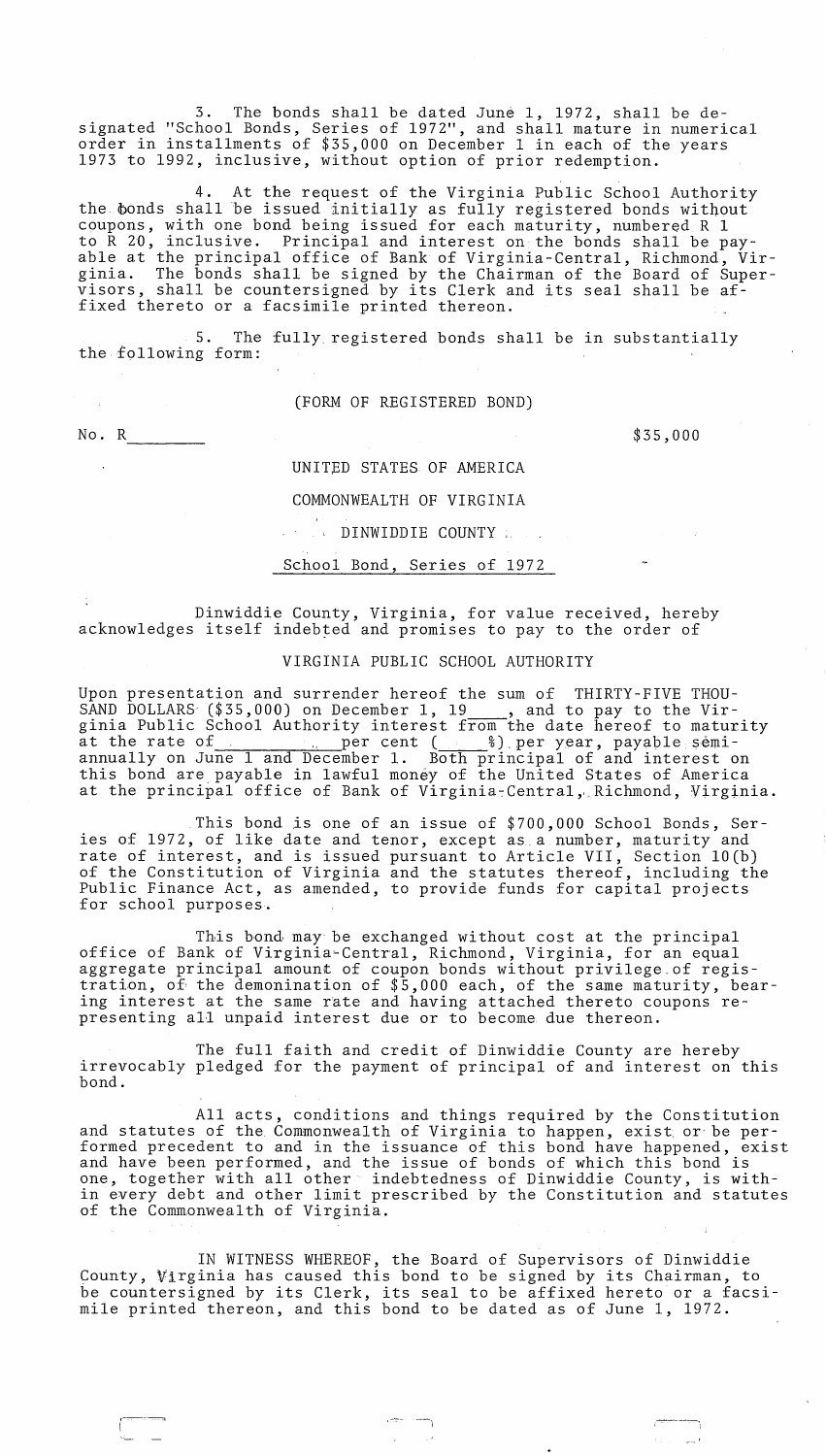Fully registered bonds without coupons may be exchanged at the expense of the County at the principal office of Bank of Virginia-Central, Richmond, Virginia, for an equal aggregate principal amount of coupon bonds without privilege of registration, of the denomination of \$5,000 each, appropriately numbered, of the same maturities, bearing interest at the same rate or rates' and having attached thereto coupons representing all unpaid interest due or to become due thereon. Upon request of the Virginia Public School Authority, the County shall execute and deliver as soon as practicable coupon bonds in exchange for fully registered bonds. All fully registered bonds surrendered in any such exchange shall be cancelled.

 $\mathbb{I}$ 

Principal and interest on the coupon bonds shall be payable at the principal office of Bank of Virginia-Central, Richmond, Vir-<br>ginia. The bonds shall be signed by the manual or facsimile signa-The bonds shall be signed by the manual or facsimile signature of the Chairman of the Board of Supervisors, shall be countersigned by its Clerk and its seal shall be affixed thereto or a facsimile printed thereon. The coupons attached to the bonds shall be authenticated by the facsimile signatures of the Chairman and Clerk.

The coupon bonds and the coupons attached thereto shall be in substantially the following form:

(FORM OF COUPON BOND)

No.

 $+$  \$5,000  $\,$ 

# UNITED STATES OF AMERICA

# COMMONWEALTH OF VIRGINIA

### DINWIDDIE COUNTY

### School Bond, Series of 1972

Dinwiddie County, Virginia, for value received, herepy acknowledges itself indebted and promises to pay to bearer upon presentation and surrender hereof the sum of

# FIVE THOUSAND DOLLARS (\$5,000)

On December 1, 19 , and to pay interest thereon from the date hereof to maturity at the rate of  $p\omega$ , and the per cent  $\frac{p\omega}{p}$  per cent  $\frac{p\omega}{p}$  per year, payable semiannually on June 1 and December 1 upon presentation and surrender of the attached coupons as they become due. Both principal of and interest on this bond are payable in lawful money of the United States of America at the principal office of Bank of Virginia-Central, Richmond, Virginia.

This bond is one of an issue of \$700,000 School Bonds, Series of 1972, of like date and tenor, except as to number, maturity and rate of interest, and is issued pursuant to Article VII, Section 10(b) of the Constitution of Virginia and the statutes thereof, including the Public Finance Act, as amended, to provide funds for capital projects for school purposes.

The full faith and credit of Dinwiddie County are hereby irrevocably pledged for the payment of principal of and interest on this bond.

All acts, conditions and things required by the Constitution and statutes of the Commonwealth of Virginia to happen, exist or be performed precedent to and in the issuance of this bond have happened, exist and have been performed, and the issue of bonds of which this bond is one, together with all other indebtedness of Dinwiddie County, is withing every debt and other limit prescribed by the Constitution and statutes of the Commonwealth of Virginia.

BOOK 6 PAGE 25

1940)<br>1940

 $\sim 10^{-1}$